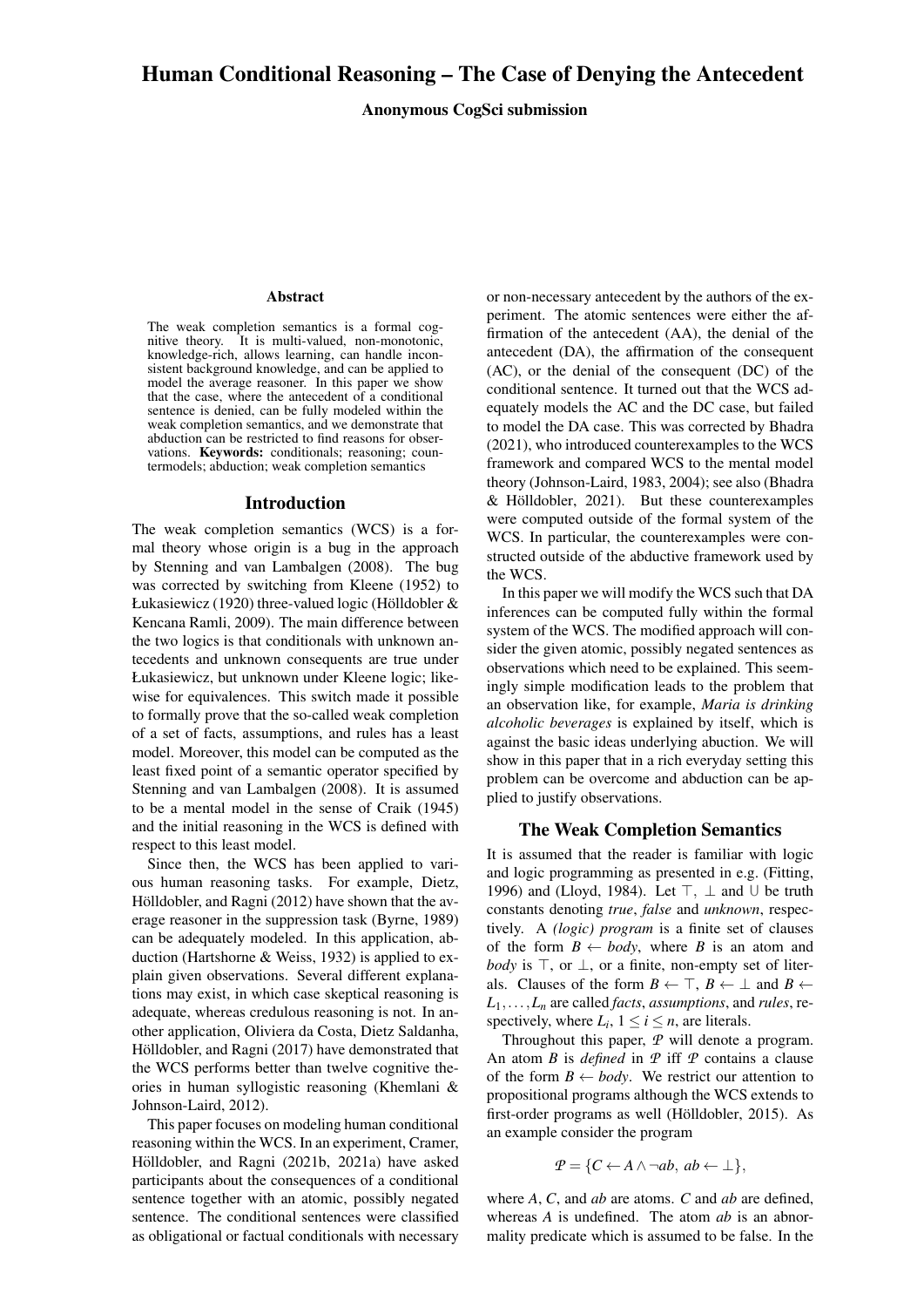WCS, this program represents the conditional sentence *if AthenC*. In their everyday lives humans are often required to reason in situations where the information of all factors affecting the situation might not be complete. They still reason, unless new information which needs consideration comes to light. As suggested by [Stenning and van Lambalgen](#page-6-19) [\(2005\)](#page-6-19), the abnormality predicate occurring in the program serves the purpose of this (default) assumption.

Consider the following transformation: (1) For all defined atoms *B* occurring in *P*, replace all clauses of the form  $B \leftarrow body_1, B \leftarrow body_2, \dots$  by  $B \leftarrow$ *body*<sub>1</sub>∨*body*<sub>2</sub>∨.... (2) Replace all occurrences of ← by  $\leftrightarrow$ . The resulting set of equivalences is called the *weak completion* of *P* and will be denoted by *wcP*. It differs from the program completion defined by [Clark](#page-6-20) [\(1978\)](#page-6-20) in that undefined atoms in the weakly completed program are not mapped to false, but to unknown instead.

As shown by Hölldobler and Kencana Ramli [\(2009\)](#page-6-3), each weakly completed program *P* admits a least model under the three-valued [Łukasiewicz](#page-6-2) [\(1920\)](#page-6-2) logic. This model will be denoted by  $\mathcal{M}_{wc}$ . It can be computed as the least fixed point of a semantic operator introduced by [Stenning and van Lam](#page-6-0)[balgen](#page-6-0) [\(2008\)](#page-6-0). Let  $P$  be a program and  $I$  a threevalued interpretation represented by the pair  $\langle I^{\top}, I^{\perp} \rangle$ , where  $I^{\top}$  and  $I^{\perp}$  are the sets of atoms mapped to true and false by *I*, respectively, and atoms which are not listed are mapped to unknown. We define  $\Phi_{\mathcal{P}} I = \langle J^{\top}, J^{\perp} \rangle, ^{1}$  $\Phi_{\mathcal{P}} I = \langle J^{\top}, J^{\perp} \rangle, ^{1}$  $\Phi_{\mathcal{P}} I = \langle J^{\top}, J^{\perp} \rangle, ^{1}$  where

$$
J^{\top} = \{B \mid \text{there is } B \leftarrow body \in \mathcal{P} \text{ and } Ibody = \top \},
$$
  

$$
J^{\perp} = \{B \mid \text{there is } B \leftarrow body \in \mathcal{P} \text{ and for all}
$$
  

$$
B \leftarrow body \in \mathcal{P} \text{ we find } Ibody = \perp \}.
$$

Following [Kakas, Kowalski, and Toni](#page-6-21) [\(1992\)](#page-6-21), we consider an *abductive framework*  $\langle P, \mathcal{A}_P, I \mathcal{C}, \models_{wcs} \rangle$ , where  $P$  is a program,

$$
\mathcal{A}_{\mathcal{P}} = \{ B \leftarrow \top \mid B \text{ is undefined in } \mathcal{P} \}
$$
  

$$
\cup \{ B \leftarrow \bot \mid B \text{ is undefined in } \mathcal{P} \}
$$

is the *set of abducibles*, *IC* is a finite set of *integrity constraints*, and  $\mathcal{M}_{wcP}$   $\models_{wcs}$  *F* iff  $\mathcal{M}_{wcP}$  maps the formula *F* to true. Let *O* be an *observation*, i.e., a finite set of literals. *O* is *explainable* in the abductive framework  $\langle P, A_P, I_C \rangle$  = wcs<sub>i</sub> iff there exists a non-empty  $X \subseteq \mathcal{A}_P$  called an *explanation* such that *M*<sup>*wc*( $P$ ∪*X*)</sub>  $\models$ *wcs L* for all *L* ∈ *O* and *M*<sub>*wc*( $P$ ∪*X*)</sub> satis-</sup> fies *IC*. Formula *F follows credulously* from *P* and *O* iff there exists an explanation *X* for *O* such that  $\mathcal{M}_{wc(P \cup X)}$   $\models$ *wcs F*. *F follows skeptically* from  $P$  and *O* iff *O* can be explained and for all explanations *X* for *O* we find  $\mathcal{M}_{wc(P\cup X)} \models_{wcs} F$ . One should observe that if an observation *O* cannot be explained, then *nothing follows* credulously as well as skeptically. In case of skeptical consequences this is an application of the so-called *Gricean implicature* [\(Grice,](#page-6-22) [1975\)](#page-6-22): humans normally do not quantify over things which do not exist. Meaning, (unlike classical logic) *all* explanations for an observation *O* may only be taken into account to skeptically decide on a formula *F*, when *O* is explainable and these so-called explanations exist in the first place. If a formula *F* does not follow skeptically from *P* and *O*, we conclude *nothing follows*. Furthermore, one should also observe that if an observation *O* cannot be explained, then *nothing follows* credulously as well as skeptically. In some examples discussed in this paper, the set of integrity constraints is empty. However, they are needed in other applications of the WCS like human disjunctive reasoning (Hamada  $&$  Hölldobler, [2021\)](#page-6-23).

# A Classification of Conditionals

## Obligational versus Factual Conditionals

Obligations are a familiar part of human lives. They legally, morally or even physically bind us to a certain course of action, following a premise. A conditional sentence whose consequent appears to be obligatory in a certain context, given the antecedent, is therefore called an *obligational conditional*. [Byrne](#page-6-24) [\(2005\)](#page-6-24) provides a good insight into the pragmatics of obligational conditionals. For each obligational conditional there are two initial possibilities humans think about. The first possibility is the conjunction of the antecedent and the consequent which is permitted. The second possibility is the conjunction of the antecedent and the negation of the consequent which is forbidden. As an example for an obligational conditional consider *if Maria is drinking alcoholic beverages in a pub, then she must be over 18 years of age*.

If the consequent of a conditional sentence is not obligatory given the antecedent, then it is called a *factual conditional*. In particular, the truth of the antecedent is *inconsequential* to that of the consequent; (even) if the antecedent is true, the consequent may or may not be true. This can be exemplified by the conditional sentence *if the plants get water, then they will grow*. While we would like to hope that simply watering plants would make them grow, it need not necessarily be the case. There are many other factors (for example lack of light, pest infestation etc.) which might yet hinder their growth. This implies that *plants get water* and *they will grow* is a permitted possibility, but *plants get water* and *they will not grow* is *not* a forbidden one; it is also permitted. Unlike the case of obligational conditionals, there is no forbidden possibility in case of factual conditionals.

#### Necessary versus Non-Necessary Antecedents

The antecedent *A* of a conditional sentence *if AthenC* is said to be *necessary* (for the consequent *C*) if and only if *C* cannot be true unless *A* is true. This implies that if *A* does not hold, *C* cannot either. Following [Byrne](#page-6-24) [\(2005\)](#page-6-24), the possibility that while *A* is false, *C* is true, can be discounted in the case of necessary antecedents. For example, *plants get water* is a necessary antecedent for *plants will grow*. If a plant is not watered at all, it will very likely die.

The above does not imply however, that the antecedent need always be a precondition for the consequent, per se. The antecedent *A* of a conditional sentence *if AthenC* is said to be *non-necessary* with re-

<span id="page-1-0"></span><sup>&</sup>lt;sup>1</sup>If we apply a unary operator like  $\Phi_{\mathcal{P}}$  to an argument like *I*, then we omit parenthesis and write  $\Phi_{\varphi} I$  instead.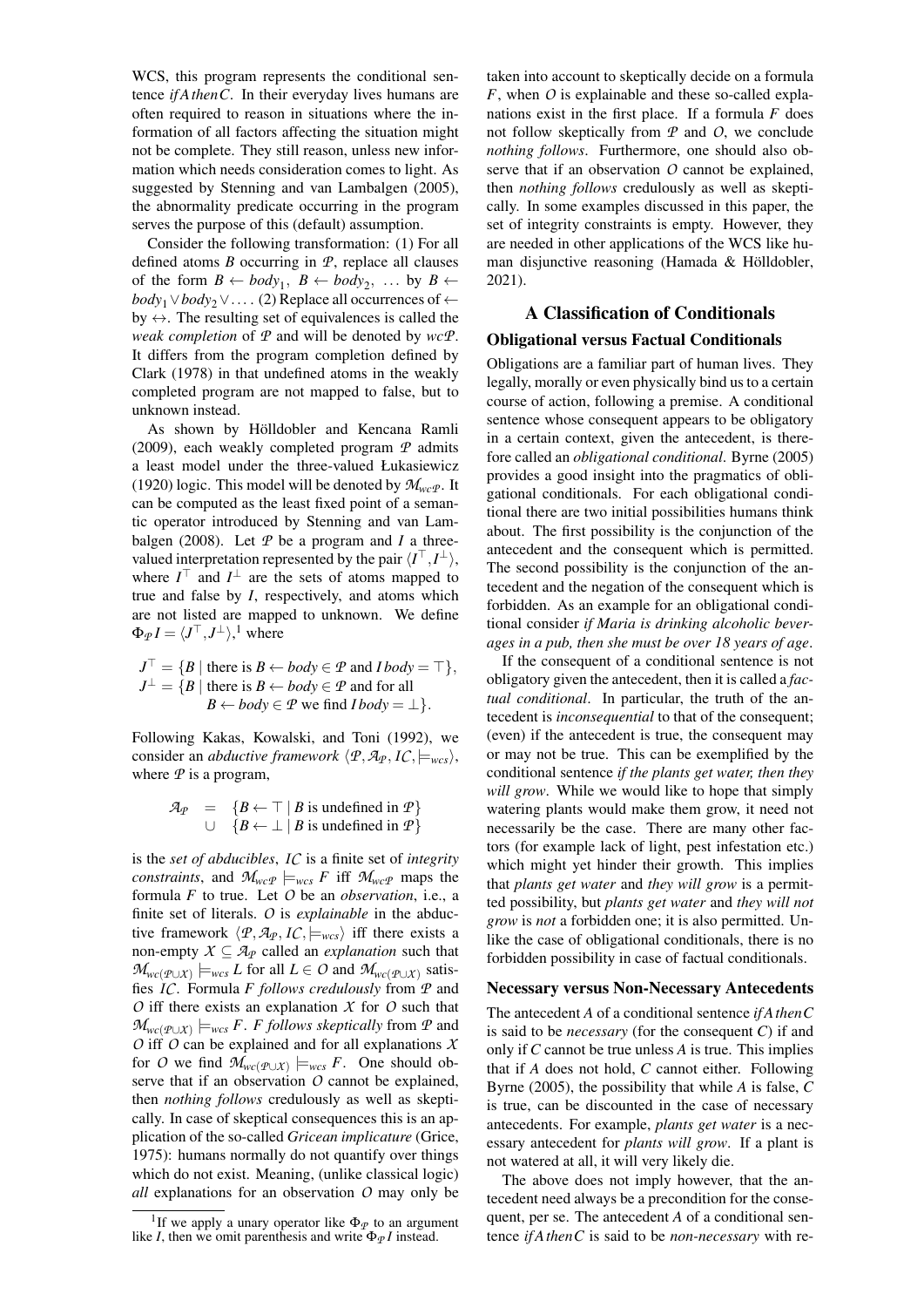| if A then $C$ |                                                                     |                                                |              |  |  |  |  |  |
|---------------|---------------------------------------------------------------------|------------------------------------------------|--------------|--|--|--|--|--|
| ONN 0<br>ON.  |                                                                     | FN F                                           | <b>FNN</b>   |  |  |  |  |  |
|               | ACACACAC                                                            |                                                |              |  |  |  |  |  |
|               | $\neg A \neg C \quad \neg A \neg C \qquad A \neg C \qquad A \neg C$ | $\neg A$ C $\neg A$ $\neg C$ $\neg A$ $\neg C$ |              |  |  |  |  |  |
|               |                                                                     |                                                | $\neg A$ $C$ |  |  |  |  |  |

<span id="page-2-0"></span>Table 1: All possibilities of antecedent *A* and consequent *C* for each classification of everyday conditional sentences.

spect to the consequent*C*, if*C* can be true irrespective of the truth or falsity of *A*. In particular this implies, if *A* does not hold, *C* may or may not hold. *drinking alcoholic beverages in a pub* is inconsequential to the truth of the statement *older than 18 years*. There are plenty of adults (over 18 years) who do not drink alcohol. The antecedent of the conditional sentence *if Maria is drinking alcoholic beverages in a pub, then Maria must be over 18 years of age* is therefore called non-necessary.

## Classification of Conditional Sentences

The previous subsections introduced the notions of obligation and factual conditionals, and necessary and non-necessary antecedents. This in turn gives rise to an informal and pragmatic classification of four kinds: obligation conditional with necessary antecedent (ON) or non-necessary antecedent (ONN), and factual conditional with necessary antecedent (FN) or non-necessary antecedent (FNN). That is, given a conditional sentence *if AthenC*, the sentence may be classified as ON, ONN, FN, or FNN depending on how it is comprehended. Combining these aforementioned distinguishing set of possibilities for each feature of a conditional, then allows us to characterize the set of possibilities for each classification. This is illustrated in the Table [1.](#page-2-0)

The classification of everyday conditionals often depends on pragmatics: the context, the background knowledge and experience of a person. For example, the conditional sentence *if it is cloudy, then it is raining* discussed by [Khemlani, Byrne, and Johnson-](#page-6-25)[Laird](#page-6-25) [\(2018\)](#page-6-25) may be classified as ON by people living in Java, whereas it may be classified as FN by people living in Central Europe.

#### Representing the Semantics of Conditionals

Obligational and factual conditionals are represented using programs as before. A conditional *if AthenC*, where *A* and *C* are atoms, is represented by

$$
P_0 = \{C \leftarrow A \land \neg ab, \ ab \leftarrow \bot\}.
$$

However, the semantics of conditionals is taken into consideration by extending the set of abducibles for a given program *P* to  $\mathcal{A}_p^e = \mathcal{A}_p \cup \mathcal{A}_p^{nn} \cup \mathcal{A}_q^f$  $P_P^J$ , where  $\mathcal{A}_{\mathcal{P}}^{nn}$  is the set of all facts of the form  $\mathcal{C} \leftarrow \top$ , where  $\mathcal{C}$ is head of a rule occurring in *P* representing a conditional with non-necessary antecedent, and  $\mathcal{A}_q^f$  $P_{\mathcal{P}}^{\prime}$  is the set of all facts of the form  $ab \leftarrow \top$  where  $ab$  occurs in the body of a rule occurring in *P* representing a

| $C \leftarrow A \land \neg ab$ | A non-nec.                                                                              | A nec. |
|--------------------------------|-----------------------------------------------------------------------------------------|--------|
| Factual<br>Obligational        | $ab \leftarrow \top, C \leftarrow \top \quad ab \leftarrow \top$<br>$C \leftarrow \top$ |        |

<span id="page-2-1"></span>Table 2: The additional facts in the set of abducibles for a rule of the form  $C \leftarrow A \land \neg ab$  representing a conditional *if AthenC*, where *A* and *C* are ground atoms, *ab* is an abnormality predicate, and nec. is an abbreviation for necessary.

factual conditional. In other words, the set  $\mathcal{A}_P^{nn}$  contains facts for the consequents of conditionals with non-necessary antecedent. If an antecedent of a conditional is non-necessary then there may be other (unknown) reasons for establishing the consequent of the conditional. The set  $\mathcal{A}_{q}^{j}$  $P_P^f$  contains facts for the abnormalities occurring in the representation of factual conditionals. The antecedent of a factual conditional may be true, yet the consequent of the conditional may still not hold. Adding a fact for the abnormality occurring in the body of the representation of a factual conditional will force this abnormality to become true and its negation to become false. Hence, the body of the clause containing the abnormality predicate will be false. Table [2](#page-2-1) illustrates the new facts in the set of abducibles. These facts were first specified in (Dietz Saldanha, Hölldobler, & Lourêdo [Rocha, 2017\)](#page-6-26).

### An Experiment

[Cramer et al.](#page-6-10) [\(2021b,](#page-6-10) [2021a\)](#page-6-11) have performed an experiment concerning conditional reasoning, where 56 logically naive participants were tested on an online website (Prolific, <prolific.co>). The participants were restricted to Central Europe and Great Britain to have a similar background knowledge about weather etc. It was also assumed that the participants had not received any education in logic beyond high school training. The participants were given a conditional premise and an atomic, possibly negated premise. For each problem they had to answer the question "What follows?". Both parts were presented simultaneously. The participants responded by clicking one of the answer options. They could take as much time as they needed. Participants acted as their own controls. Each participant solved all four inference types (AA, DA, AC, DC) for each of the 12 conditionals, thereby carrying out 48 inference tasks in total. For each task they could select one of three responses: *nothing follows (nf)*, the fact that had not been presented in the second premise, and the negation of this fact. For example in the case of a DA inference task, the first assertion was of the form *if AthenC*, the second assertion was ¬*A*, and they could choose among answers  $C$ ,  $\neg C$  or  $nf$ . The classification of the 12 conditionals into the four aforementioned kinds was done by the authors beforehand, and was not mentioned to the participants.

As shown by [Cramer et al.](#page-6-10) [\(2021b,](#page-6-10) [2021a\)](#page-6-11), the WCS can adequately handle the DC, the AC, as well as the AA inference tasks, but fails to handle the DA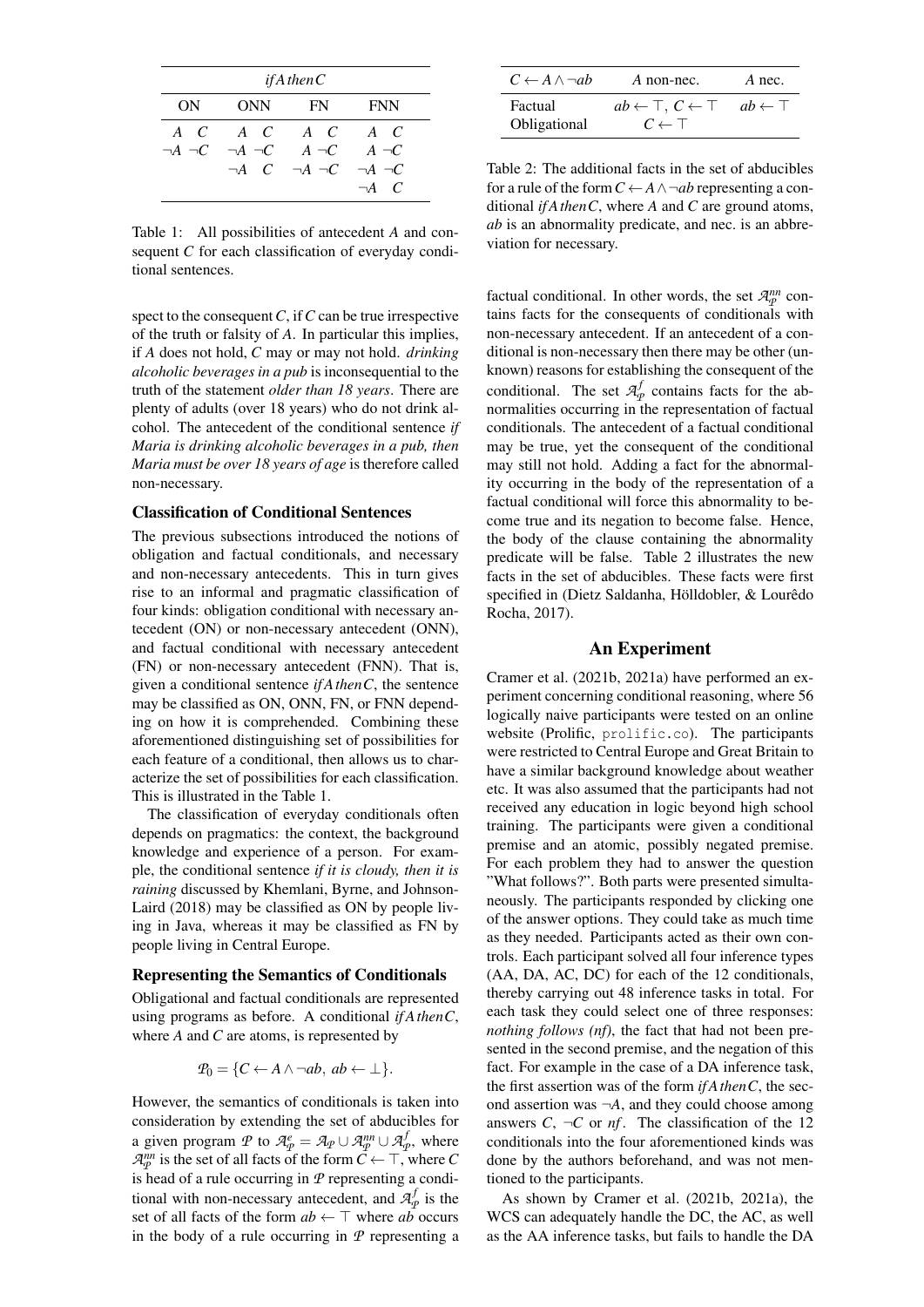| Class       | $\mathcal{C}^-$ | $\neg C$ | nf  |      | Sum $Mdn \neg C$ Mdnnf |      |
|-------------|-----------------|----------|-----|------|------------------------|------|
| O           | 12.             | 254      | 70  | 336  | 3583                   | 6613 |
| $\mathbf F$ | 6               | 271      | 59  | 336  | 3518                   | 6221 |
| N           | 8               | 300      | 28  | 336  | 3474                   | 5808 |
| <b>NN</b>   | 10              | 225      | 101 | 336  | 3646                   | 6700 |
| Total       | 18              | 525      | 129 | 672. | 3558                   | 6450 |

<span id="page-3-0"></span>Table 3: The results for DA inferences given a conditional sentence *if AthenC* and a negated atomic fact  $\neg A$ . O and F denote obligational and factual conditionals, respectively. N and NN denote necessary and non-necessary antecedents, respectively. *Mdn* ¬*C* and *Mdnnf* show the median response time in milliseconds for  $\neg C$  and *nf*, respectively. It may be observed that when the antecedent is non-necessary, *nf* is answered significantly more often, whereas the number for  $\neg C$  answers decreases (see grey cells).

case. Hence, in this paper we focus on the DA inference task, whose result is summarized in Table [3.](#page-3-0) The reader might first observe that as per the experiment data *nothing follows* was answered much more often in case of conditional sentences with non-necessary antecedents than in the case of conditional sentences with necessary ones (30% vs. 8%, Wilcoxon signed rank,  $W = 0$ ,  $p < .001$ ). More importantly, as soon as the classification of the antecedent changed from necessary to non-necessary, the number of ¬*C* responses decreased to 225 and *nf* simultaneously increased to (a significant) 101.

As an example consider the conditional sentence *if Lisa plays on the beach, then Lisa will get sunburned* or, for short, *if bthen s*, where *b* and *s* denote *Lisa plays on the beach* and *Lisa will get sunburned*, respectively. The conditional is classified as FNN. In a DA reasoning task the second premise is *Lisa does not play on the beach*. In the original version of the WCS (see e.g. [\(Cramer et al., 2021a;](#page-6-11) [Dietz et al.,](#page-6-5) [2012\)](#page-6-5)) this reasoning problem was represented by the program

$$
\mathcal{P}_1 = \{ s \leftarrow b \land \neg ab_b, \ ab_b \leftarrow \bot, \ b \leftarrow \bot \}.
$$

Weakly completing the program we obtain

$$
wcP_1 = \{ s \leftrightarrow b \land \neg ab_b, \ ab_b \leftrightarrow \bot, \ b \leftrightarrow \bot \}
$$

whose least model  $\mathcal{M}_{wcP_1}$  is

<span id="page-3-1"></span>
$$
\langle \emptyset, \{s, b, ab_b\} \rangle. \tag{1}
$$

Hence, we conclude that *Lisa will not get sunburned.* It adequately models the majority of the human reasoners in the experiment. In fact, 41 of the 56 participants answered  $\neg b$ , whereas 15 answered *nf* (see [\(Cramer et al., 2021a\)](#page-6-11)). On the other hand, it cannot account for the number of *nf* answers in this case. One should observe that in this line of modeling, abduction was not applied at all and, hence, the classification of conditionals was not taken into account.

Bhadra and Hölldobler [\(2021\)](#page-6-15) had noted that there is in fact the possibility that *Lisa will get sunburned* although *Lisa does not play on the beach*. As shown in Table [1,](#page-2-0) a conditional sentence classified as FNN like *if bthen c* admits the possibility that the antecedent is false and the consequent is true. This possibility is expressed in the interpretation

<span id="page-3-2"></span>
$$
\langle \{s\}, \{b, ab_b\} \rangle. \tag{2}
$$

Comparing [\(1\)](#page-3-1) and [\(2\)](#page-3-2) while reasoning skeptically we can no longer conclude that *Lisa will not get sunburned*. Rather, *nothing follows*.

But this line of reasoning is outside the formal system defining the WCS so far. Thus, the question remains whether this line of reasoning can be incorporated or aligned with the WCS. One should note that the interpretation [\(2\)](#page-3-2) is a model for  $P_1$  but not for *wcP*1.

## Atomic Premises are Observations

In program *P*<sup>1</sup> the atomic premise *Lisa does not play on the beach* was represented as the assumption  $b \leftarrow \perp$  in program  $\mathcal{P}_1$ . What will happen if we only represent the conditional sentence as the program

$$
\mathcal{P}_2 = \{ s \leftarrow b \land \neg ab_b, \ ab_b \leftarrow \bot \}
$$

and consider the atomic premise as observation  $O =$  ${\lbrace \neg b \rbrace}$ ? As *b* is undefined in  $P_2$  we obtain

$$
\mathcal{A}_{P_2} = \{b \leftarrow \top, b \leftarrow \bot\}.
$$

As the conditional sentence is classified as FNN we obtain

$$
\mathcal{A}_{\mathcal{P}_2}^{nn} = \{ ab_b \leftarrow \top \} \quad \text{and} \quad \mathcal{A}_{\mathcal{P}_2}^f = \{ s \leftarrow \top \}.
$$

Hence,

$$
\mathcal{A}_{P_2}^e = \{b \leftarrow \top, b \leftarrow \bot, ab_b \leftarrow \top, s \leftarrow \top\}.
$$

The observation  $O = \{\neg b\}$  can be explained by the minimal explanation

$$
\mathcal{X} = \{b \leftarrow \bot\}.
$$

Adding *X* to the program  $P_2$  we obtain  $P_1$  and the model [\(1\)](#page-3-1) of  $wcP_1$  as before.

But now there is a second, non-mininal explanation for  $O = \{\neg b\}$ , viz.

$$
\mathcal{X}' = \{b \leftarrow \bot, \, s \leftarrow \top\}.
$$

Adding  $X'$  to the program  $P_2$  we obtain

$$
P_2 \cup X' = \{ s \leftarrow b \land \neg ab_b, \, ab_b \leftarrow \bot, \, b \leftarrow \bot, \, s \leftarrow \top \}.
$$

Weakly completing this extended program yields

$$
wc(\mathcal{P}_2 \cup \mathcal{X}') = \{ s \leftrightarrow (b \land \neg ab_b) \lor \top, ab_b \leftrightarrow \bot, b \leftrightarrow \bot \}
$$

whose least model is [\(2\)](#page-3-2). Taking the second nonminimal explanation into account and reasoning skeptically, we can no longer conclude that *Lisa will not get sunburned*, but must conclude *nothing follows*. Moreover, by considering atomic premises as observations, the reasoning process is completely within the formal framework of the WCS.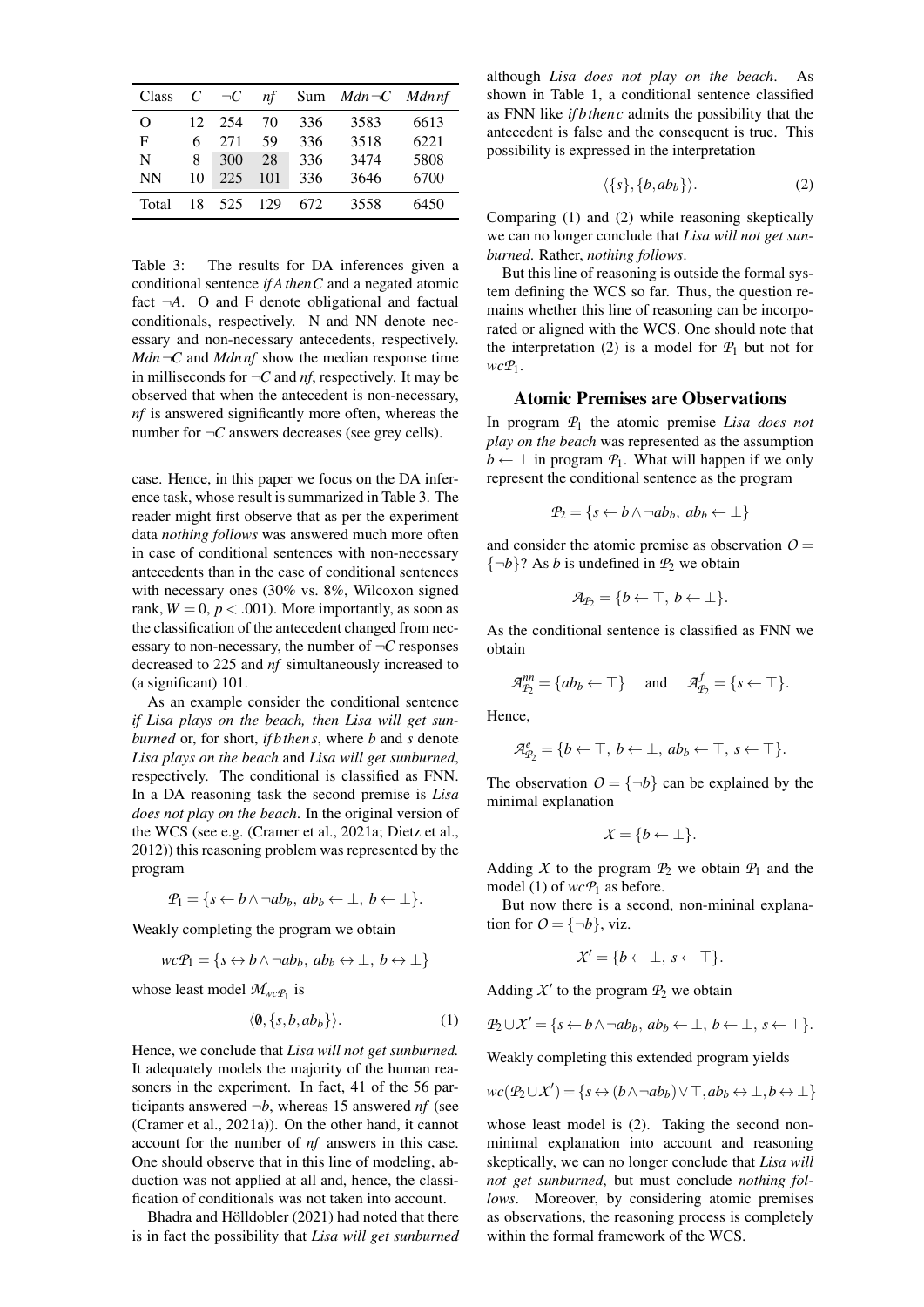By considering the minimal explanation  $X$ , a preferred model [\(1\)](#page-3-1) is computed. Most of the participants in the experiment seem to reason with respect to this preferred model. As reported by [\(Cramer et](#page-6-11) [al., 2021a\)](#page-6-11), the participants needed on average 3374 ms to answer *Lisa will not get sunburned*. However, a significant number of the participants seem to deliberate and generate a second model, which does not map *s* to true. Hence, this is a countermodel to [\(1\)](#page-3-1) with respect to *s*. As reported by [\(Cramer et al.,](#page-6-11) [2021a\)](#page-6-11), these participants needed 5887 ms on average for answering *nothing follows*. This can be explained by the fact that they need to generate a second model and need to compare the two models. The reasoning process seems to be in line with human spatial reasoning, in which case [Ragni and Knauff](#page-6-27) [\(2013\)](#page-6-27) have confirmed that most humans generate preferred models and reason with respect to them.

### Justifying Observations

The solution presented in the previous section may be criticized by noting that the observation *Lisa is not playing on the beach* is explained by *Lisa is not playing on the beach*. This is not really at the heart of abduction where we want to justify observations and not simply repeat them.

As we will argue in this section, this critique can be overcome if we consider a richer background knowledge. Let us consider the conditional sentence *if Maria is drinking alcoholic beverages in a pub, then Maria must be over 18 years of age* or, for short, *if athen o*, where *a* and *o* denote that *Maria is drinking alcoholic beverages in a pub* and *Maria must be over 18 years of age*, respectively. This conditional sentence is classified as ONN and represented by the program

with

$$
\mathcal{A}_{\mathcal{P}_4}^e = \{a \leftarrow \top, a \leftarrow \bot, o \leftarrow \top\}.
$$

 $P_4 = \{o \leftarrow a \land \neg ab_a, ab_a \leftarrow \perp\}$ 

Now, consider the observation  $O = \{a\}$ , ie., *Maria is drinking alcoholic beverages in a pub*. This observation is explained by the minimal explanation  $\{a \leftarrow \top\}.$ 

Well, in most pubs there is a drinks menu and, very likely, this drinks menu has at least two columns: alcoholic and non-alcoholic beverages. Let us assume that among the alcoholic beverages there are beer (*b*), wine  $(w)$ , and liquor  $(\ell)$  and that among the nonalcoholic beverages there are juice (*j*) and soft-drinks (*s*). This background knowledge can be encoded by the clauses

$$
a \leftarrow b \land \neg ab_b, \quad ab_b \leftarrow \bot, a \leftarrow w \land \neg ab_w, \quad ab_w \leftarrow \bot, a \leftarrow \ell \land \neg ab_{\ell}, \quad ab_{\ell} \leftarrow \bot, na \leftarrow j \land \neg ab_j, \quad ab_j \leftarrow \bot, na \leftarrow s \land \neg ab_s, \quad ab_s \leftarrow \bot.
$$

Let  $P_5$  be the union of these clauses and  $P_4$ . Moreover, we need to specify with the help of the integrity constraint

<span id="page-4-0"></span>
$$
\bot \leftarrow a \land na \tag{3}
$$

that a drink cannot be alcoholic or non-alcoholic at the same time.

In  $P_5$  the atom *a* is defined, whereas *b*, *w*,  $\ell$ , *j*, and *s* are undefined. Hence,

$$
\mathcal{A}_{P_5} = \{b \leftarrow \top, b \leftarrow \bot, w \leftarrow \top, w \leftarrow \bot\} \cup \{c \leftarrow \top, c \leftarrow \bot, j \leftarrow \top, j \leftarrow \bot\} \cup \{s \leftarrow \top, s \leftarrow \bot\}.
$$

Now, the observation  $O = \{a\}$  can be explained by the minimal explanations

$$
\{b \leftarrow \top\}, \quad \{w \leftarrow \top\}, \quad \text{and} \quad \{\ell \leftarrow \top\}.
$$

No matter, which explanation is added to the program *P*5, the weakly completed extended program admits a minimal model, where both, *a* and *o*, are mapped to true, whereas *na* is mapped to unknown. Hence, the integrity constraint [\(3\)](#page-4-0) is satisfied and, reasoning skeptically, we will conclude that *Maria is drinking acoholic beverages in a pub* and *Maria must be over 18 years of age.*

If we observe  $O = \{\neg a\}$ , then there is a slight complication because the head of a rule in a program must be an atom. But there is a standard method in logic programming to deal with such cases. This method has already been applied in human syllogistic reasoning by WCS in [\(Oliviera da Costa et al., 2017\)](#page-6-8). It can be applied here as well: We may add to the program *P*<sup>5</sup> the clauses

$$
a \leftarrow \neg na \wedge ab_{na}
$$
 and  $ab_{na} \leftarrow \perp$ 

to obtain program  $P_7$ . The weak completion of  $P_7$ contains

$$
a \leftrightarrow \neg na \wedge ab_{na}
$$
 and  $ab_{na} \leftrightarrow \bot$ .

Hence, we have specified that the atom *na* is the negation of *a*. Now, the observation  $O = \{\neg a\}$  can be explained by the minimal explanations

$$
\{j \leftarrow \top\} \quad \text{and} \quad \{s \leftarrow \top\}.
$$

In either case, we learn that *na* is true, *a* is false, and the integrity constraint [\(3\)](#page-4-0) is satisfied.

But as in the previous section, there are also nonminimal explanations for the observation  $O = \{\neg a\}$ like

$$
\{j \leftarrow \top, \ o \leftarrow \top\} \quad \text{or} \quad \{s \leftarrow \top, \ o \leftarrow \top\}.
$$

In words, *Maria is drinking juice or a soft-drink* and is, nevertheless, *over 18 years of age*. Hence, a careful and skeptical reasoner taking into account minimal and non-minimal explanations for the observation  $O = \{\neg a\}$  will answer *nothing follows*. In fact, as reported by [Cramer et al.](#page-6-11) [\(2021a\)](#page-6-11), 25 out of 56 participants drew this conclusion and it took them on average 7814 ms to do so, whereas 28 out of 56 participants answered  $\neg$ *o* in 5735 ms on average, and 3 out of 56 answered *o*.

Again, both non-minimal explanations explain *over 18 years of age* by being *over 18 years of age*. As before, this critique can be overcome if we consider a richer background knowledge, where – for example – it is stated that in Germany *if Maria is driving alone in a car, then Maria must be over 18 years*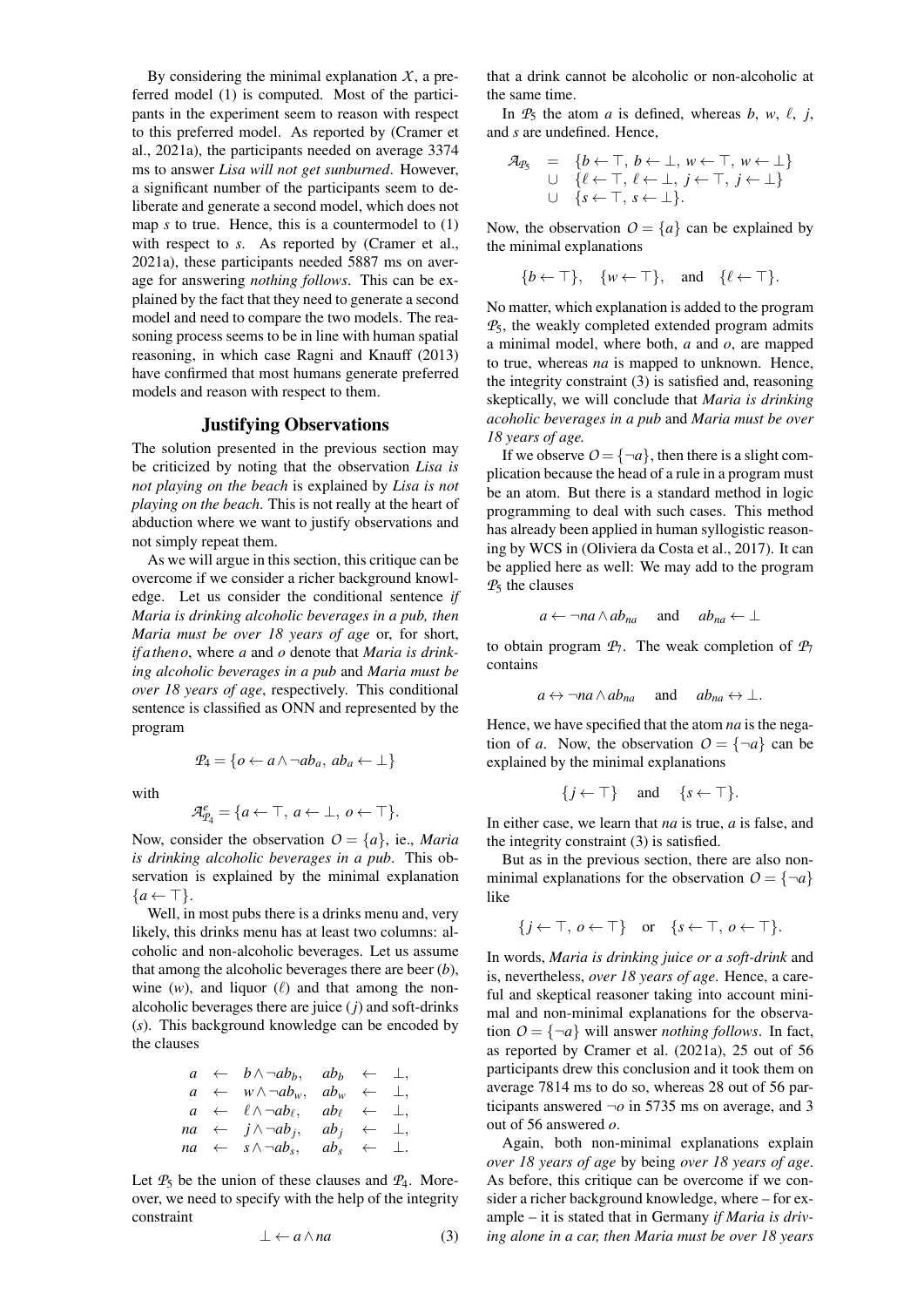*of age* or *if Maria is signing legal documents, then Maria must over 18 years of age*. If these conditional statements are added to the program, then *being over 18 years of age* can be explained by *driving a car* or by *signing a legal document*.

## **Discussion**

In this paper the WCS has been extended to handle everyday DA inference tasks adequately. The main idea was to consider atomic, possibly negated premises as observations that need to be explained. We showed that the WCS can distinguish two kinds of reasoners: A fast reasoner taking into account only minimal explanations leading to preferred models and a deliberative reasoner taking also non-minimal explanations into account which may lead to countermodels and, hence, to different and revised answers. The extended WCS consists of the following steps, where Step 6 is the novel contribution:

- 1. Reasoning towards a logic program *P* following [Stenning and van Lambalgen](#page-6-0) [\(2008\)](#page-6-0).
- 2. Weakly completing the program to obtain *wcP*.
- 3. Computing its least model  $M_{wcP}$  under the threevalued [Łukasiewicz](#page-6-2) [\(1920\)](#page-6-2) logic.
- 4. Reasoning with respect to  $\mathcal{M}_{wc}$  *P*.
- 5. If known observations cannot be explained or given integrity constraints cannot be met, applying skeptical abduction.
- 6. Searching for counterexamples.

The extended WCS matches the experimental data not only with respect to the responses but also the time taken. Moreover, we also provided a critical discussion of how within the abduction step observations will not be explained by themselves if a richer everyday background knowledge is considered.

The extended WCS has been compared to the mental model theory (MMT) in [\(Bhadra, 2021;](#page-6-12) [Bhadra &](#page-6-15) Hölldobler, 2021), however, it is beyond the scope of this paper to repeat this comparison in detail. Just some remarks are appropriate. WCS and MMT largely agree on most of the results, but whereas the WCS is a formal theory, MMT is an informal one. MMT does not match some of the times taken as reported by [\(Cramer et al., 2021b,](#page-6-10) [2021a\)](#page-6-11).

In all examples we have added abnormality predicates although they are not used in the paper. Abnormality predicates are used to model enabling constraints or exceptions. For example, non-alcoholic beer has become fashionable these days in Germany. Taking brand names into account we can write

$$
aX \leftarrow bX \land \neg ab_bX, \ ab_bX \leftarrow \bot
$$

to encode that *beer of brand X is usually alcoholic*, where *X* is a (first-order) variable. Adding

$$
ab_b e \leftarrow \top
$$

now states that *beer of brand e is abnormal* in the sense that it is non-alcoholic, where *e* is a constant symbol. Considering the weak completion of the (grounded) program we can no longer conclude that *the beer of brand e is alcoholic*, whereas for all other brands this still holds.

The WCS can be implemented by a recursive connectionist network, where the semantic operator computing the least models is computed by a feed-forward subnetwork (see [\(Dietz Saldanha,](#page-6-28) Hölldobler, Kencana Ramli, & Palacios Medinacelli, [2018\)](#page-6-28)). This subnetwork can be trained and – after training – a revised semantic operator for a revised program can be extracted. Thus, learning is possible.

Several open problems remain to be investigated in the future.

- It remains to be seen whether the distinction between a fast and a deliberative reasoner fits the specification of fast and slow thinking by [Kahnemann](#page-6-29) [\(2011\)](#page-6-29).
- The extended WCS allows to come up with nonminimal models in the case of AA inferences. For example, consider the conditional sentence *if the plants get water, they will grow* and the atomic sentence *the plants get water*. As discussed, this conditional sentence is classified as FN as *watering plants* may not necessarily lead to *their growth*. Using *w* and *g* to denote *plants get water* and *plants will grow*, respectively, the conditional sentence is represented by the program

$$
\mathcal{P}_7 = \{ g \leftarrow w \land \neg ab_w, \, ab_w \leftarrow \bot \}
$$

with

$$
\mathcal{A}_{\mathcal{P}_7} = \{ w \leftarrow \top, w \leftarrow \bot, ab_w \leftarrow \top \}.
$$

The observation  $O = \{w\}$  can be explained by the minimal explanation  $\{w \leftarrow \top\}$ . Adding this explanation to the program and weakly completing the extended program yields the (preferred) model  $\langle {g,w}, {ab_w} \rangle$ . However, the observation can also be explained by the non-minimal explanation  $\{w \leftarrow \top, ab_w \leftarrow \top\}$ . Adding the nonminimal explanation to the program and weakly completing the extended program yields the model  $\langle \{w, ab_w\}, \{g\} \rangle$  and one can no longer conclude that *g* is true. As reported by [\(Cramer et al., 2021a\)](#page-6-11) 54 out of 56 participants answered with respect to the preferred model. This model can also be computed by modus ponens and there seems to be a strong reason to favor it.

• Finally, we need to better understand when to extend the set of abducibles. For example, when president Kennedy was killed by a bullet and either *Oswald shot* or *somebody else shot* (see [\(Adams,](#page-6-30) [1970\)](#page-6-30)), then the disjunction of these statements completely describes the state of affairs. It does not make sense to consider yet another person. On the other hand, if beer, wine, and liquor are explicitely mentioned as alcoholic beverages, then this does not completely describe the state of affairs as other alcoholic beverages are known.